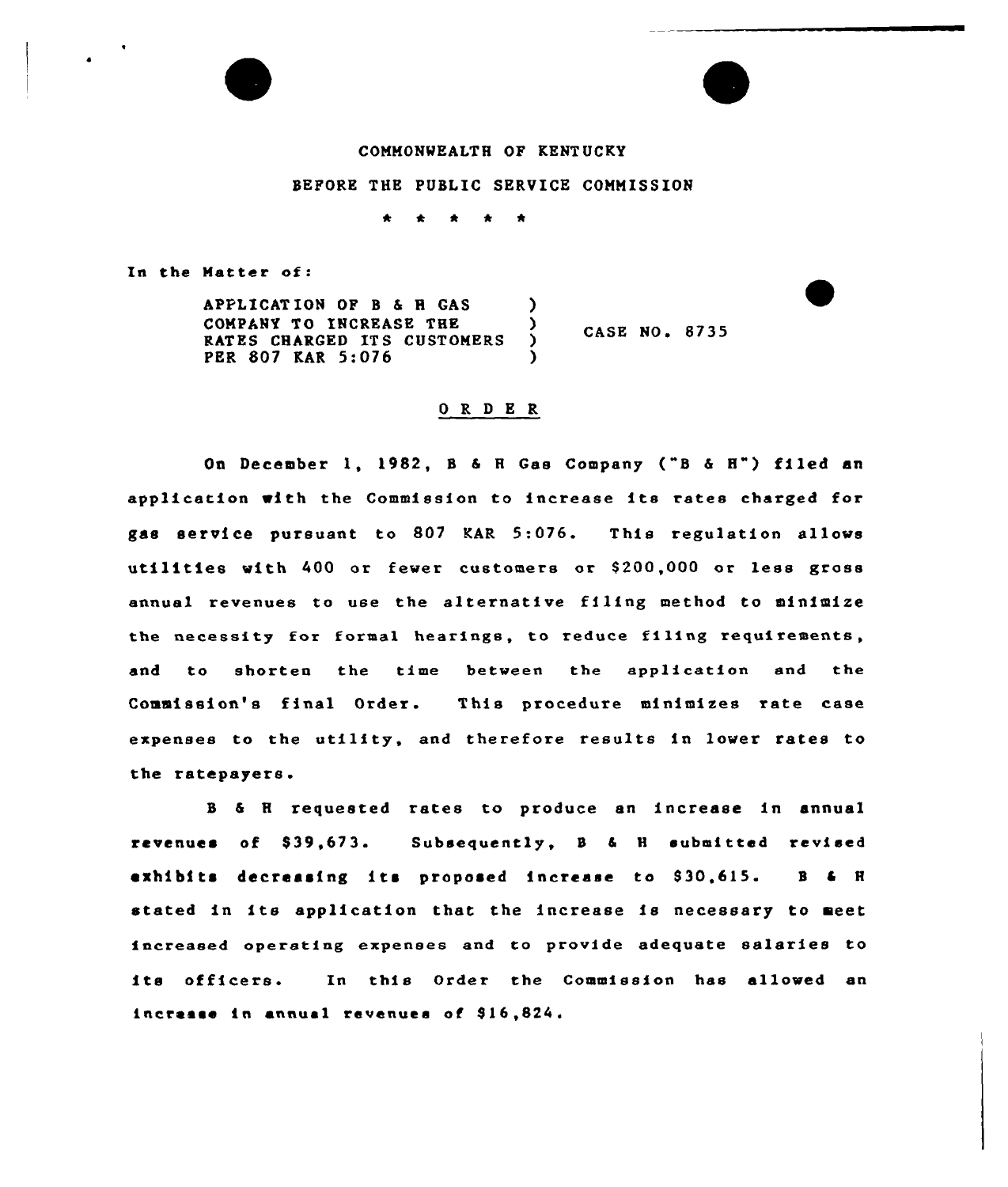### TEST PERIOD

E

 $\hat{p}$  , and  $\hat{p}$  , and  $\hat{p}$  , and  $\hat{p}$  , and  $\hat{p}$  , and  $\hat{p}$ 

<sup>B</sup> & 8 proposed and the Commission has accepted the 12-month period ending December 31, 1981, as the test period in this matter.

#### VALUATION METHOD

<sup>B</sup> & 8 proposed the operating ratio method as the basis for determining gas rates in this case. The Commission has used the operating ratio method in determining rates in certain utilities for the last several years and finds that the results of this method have been reasonable and fair to both utilities and ratepayers. Therefore, the Commission, after consideration of various methods, will use the operating ratio method, calculated as follows:

Operating Ratio - Operating Expenses + Depreciation + Taxes Gross Revenues

## REVENUES AND EXPENSES

<sup>B</sup> & 8 had net operating income of S3,070 for the test period. In order to reflect current operating conditions, B & H proposed numerous adjustments to revenues end expenses resulting in an adjusted net operating loss of \$14,404. The appropriate level of net operating loss as determined by the Commission after consideration of the proposed adjustments is \$2,241.

The Commission has accepted B & H's pro forma revenues and expenses with the following adjustments:

## Administrative and General Salaries

<sup>B</sup> & 8 proposed to increase administrative and general salaries by \$16.375 in order to reflect the full-time salaries of

 $-2-$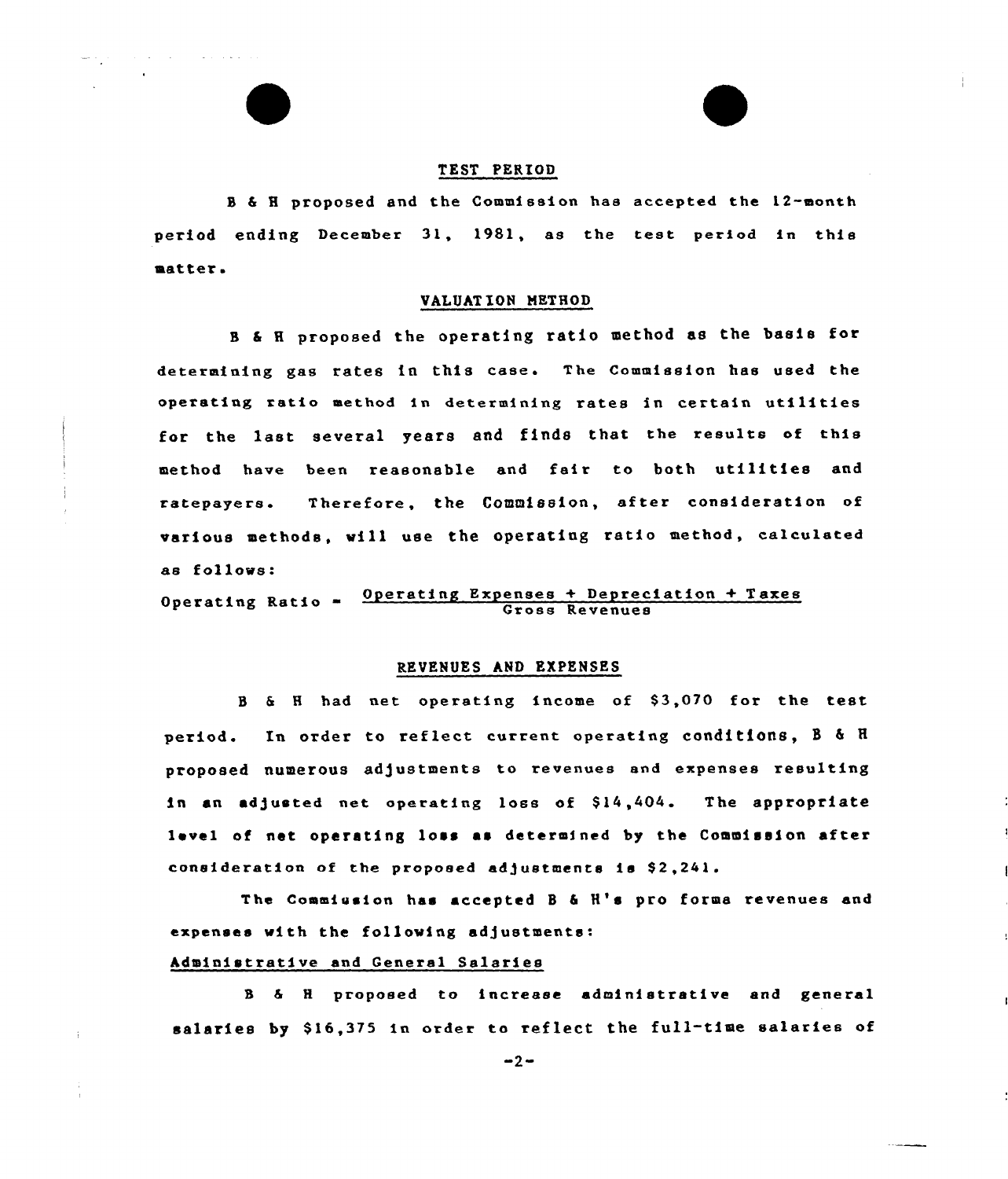two officers who are currently serving part time. The total proposal consisted of Sl&,000 for the president of <sup>B</sup> & <sup>H</sup> and \$ 10,000 for the secretary-treasurer. In support of this adjustment, B & H provided a list of increased duties required of the two officers, and stated that more hours than were worked during the test period would be required to correct deficiencies in the financial records, to perform additional maintenance to keep the system in good operating order and to comply with Commission safety requirements.

The Commission accepts <sup>B</sup> & H's position that increased attention must be devoted to the system, especially since <sup>B</sup> & <sup>H</sup> has continually been in violation of Commission safety regulations. However, the Commission rejects B & H's argument that its current operating problems necessitate an increase in salaries of the magnitude proposed. <sup>B</sup> & <sup>H</sup> acknowledged that its financial reporting deficiencies have already been corrected as a result of the design and implementation of a new accounting system. <sup>B</sup> & <sup>H</sup> also stated that its gas system safety problems necessitate ma)or renovation and replacement of the system rather than )ust routine maintenance programs that would be performed by regular employees. Furthermore, many of the increased duties to be performed are either nonrecurring or have been previously performed with minimal effort and cost, such as signing checks, obtaining insurance, and maintaining tariffs on <sup>a</sup> current basis. The Commission is of the opinion that the expense of only one full-time employee is necessary and )ustified and has allowed the proposed salary of \$14,000 for B & H's president for rate-making

 $-3-$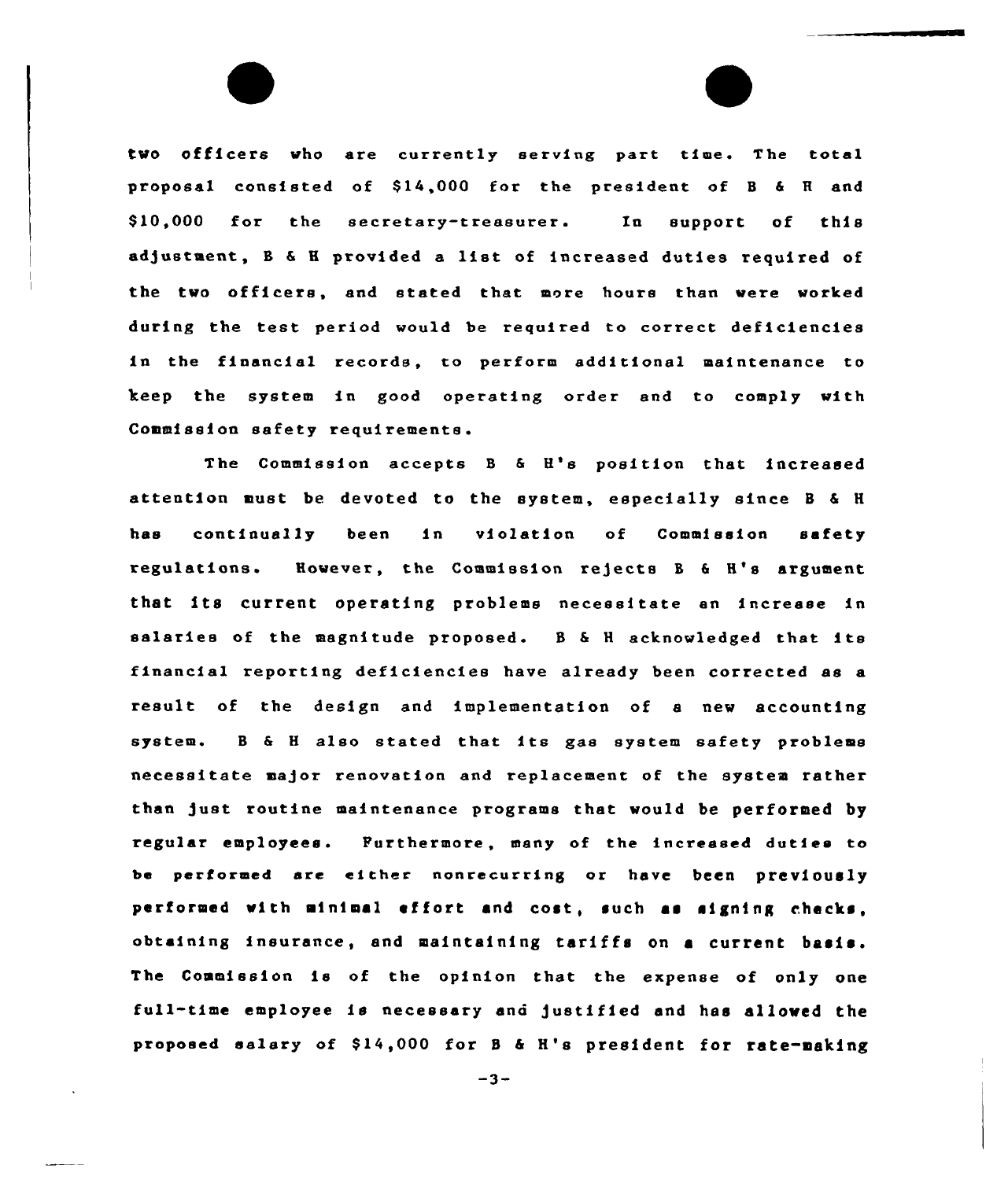purposes. The disallowance of the additional salary results in a reduction in B & H's proposed operating expenses of \$10,000. The Commission is aware that B & H may disagree with this adjustment and advises that it does have the option to file <sup>a</sup> petition for rehearing.

The reduction in salaries also necessitates a reduction in the amount of payroll taxes. Based on the allowed salaries expense of  $$14,000$ , payroll taxes should be  $$1,134$ , a reduction in B & H's proposed operating expenses of \$810.

#### Amortization Expense

B & H proposed an adjustment of \$1,353 to include a 3-year amortization of unrecovered gas costs of \$4,058 paid to Stanville Gas Transmission Company ("Stanville") in 1981. In December 1981, <sup>B</sup> <sup>6</sup> <sup>H</sup> passed on to its customers the cost of gae purchased from Stanville, a company attempting to act as an intermediary between B & H and its supplier of gas. The Commission in Case No. 8135-A, Petition Of B & H Gas Company For Authority To Adjust Rates In Accordance With The Purchased Gas Ad3ustment Procedure, ordered <sup>11</sup> & I to stop buying gas from Stanville because Stanville had no legal euthority to distribute natural gas in Kentucky. The Commission also ordered <sup>B</sup> & 8 to refund any amounts collected in excess of the rates approved by the Commission. Because those unrecovered gas costs were not prudently incurred and because the transactions were unauthorized, the Commission is of the opinion

 $\mathbf{I}$ Payroll Tax Expense Social Security Taxes  $(914,000 \tImes 6.7 \tDercent) = 938$ <br>Unemployment Taxes  $(914,000 \tImes 1.4 \tDercent) = 196$  $(S14,000 \t X 1.4 \t percent) =$ \$ 1,134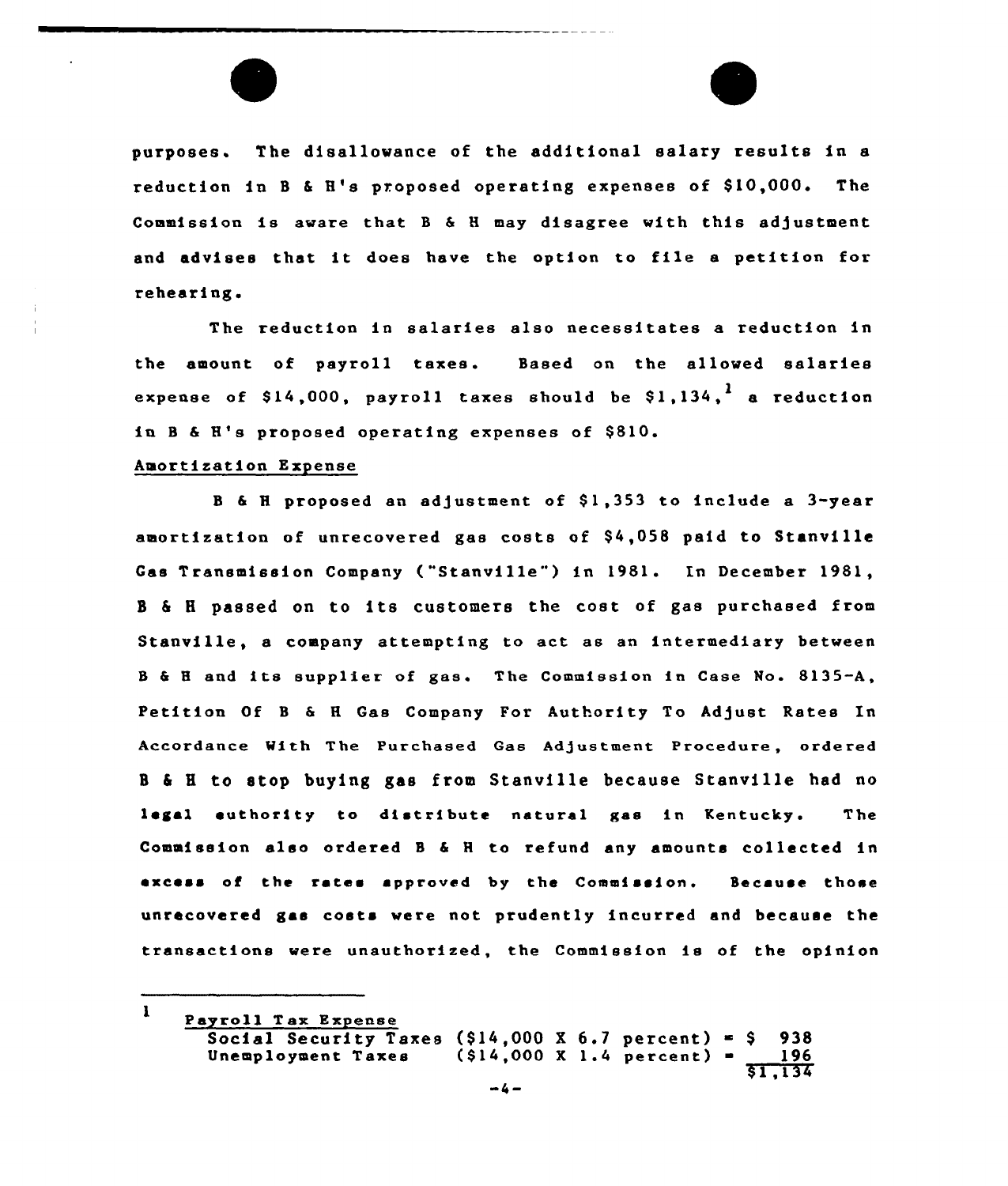that unrecovered gas costs are not reasonable expenses to be incurred by the ratepayers. Accordingly, this proposed adjustment has been rejected.

Therefore, B & H's test period operations are adjusted as follows:

|                                                                                      | <b>B</b> & <b>H</b> Proposed            | Adjustments                                      | Adjusted                                      |  |
|--------------------------------------------------------------------------------------|-----------------------------------------|--------------------------------------------------|-----------------------------------------------|--|
| Operating Revenues<br>Operating Expenses<br>Net Operating Income<br>Interest Expense | 58,407<br>72,811<br>\$714,404]<br>4.109 | $-0-$<br>(12, 163)<br>$\sqrt{5}$ 12,163<br>$-0-$ | \$58,407<br>60,648<br>$\sqrt{2,241}$<br>4,109 |  |
| Net Income                                                                           | \$(18, 513)                             | \$12,163                                         | \$(6,350)                                     |  |

#### REVENUE REQUIRENENTS

The Commission is of the opinion that a fair, just, and reasonable operating ratio is <sup>88</sup> percent in that it will permit <sup>B</sup> & 8 to pay its operating expenses and provide <sup>a</sup> reasonable return to its owners. Therefore, the Commission is of the opinion that <sup>B</sup> & 8 is entitled to increase its rates to produce total revenues of  $$75,231<sup>2</sup>$  for an increase in revenues of  $$16,824$ .

## **SUMMARY**

The Commission, after consideration of the evidence of record and being advised, is of the opinion and finds that:

1. The rates proposed by B & H are unfair, unjust and unreasonable in that they would produce revenues in excess of those found reasonable herein and should be denied.

<sup>2</sup> \$60,648 (Operating Expenses) + \$1,940 (State and Federal Income Taxes)  $\div$  88 percent = \$71.122 + \$4,109 (Interest<br>Expense) = \$75.231.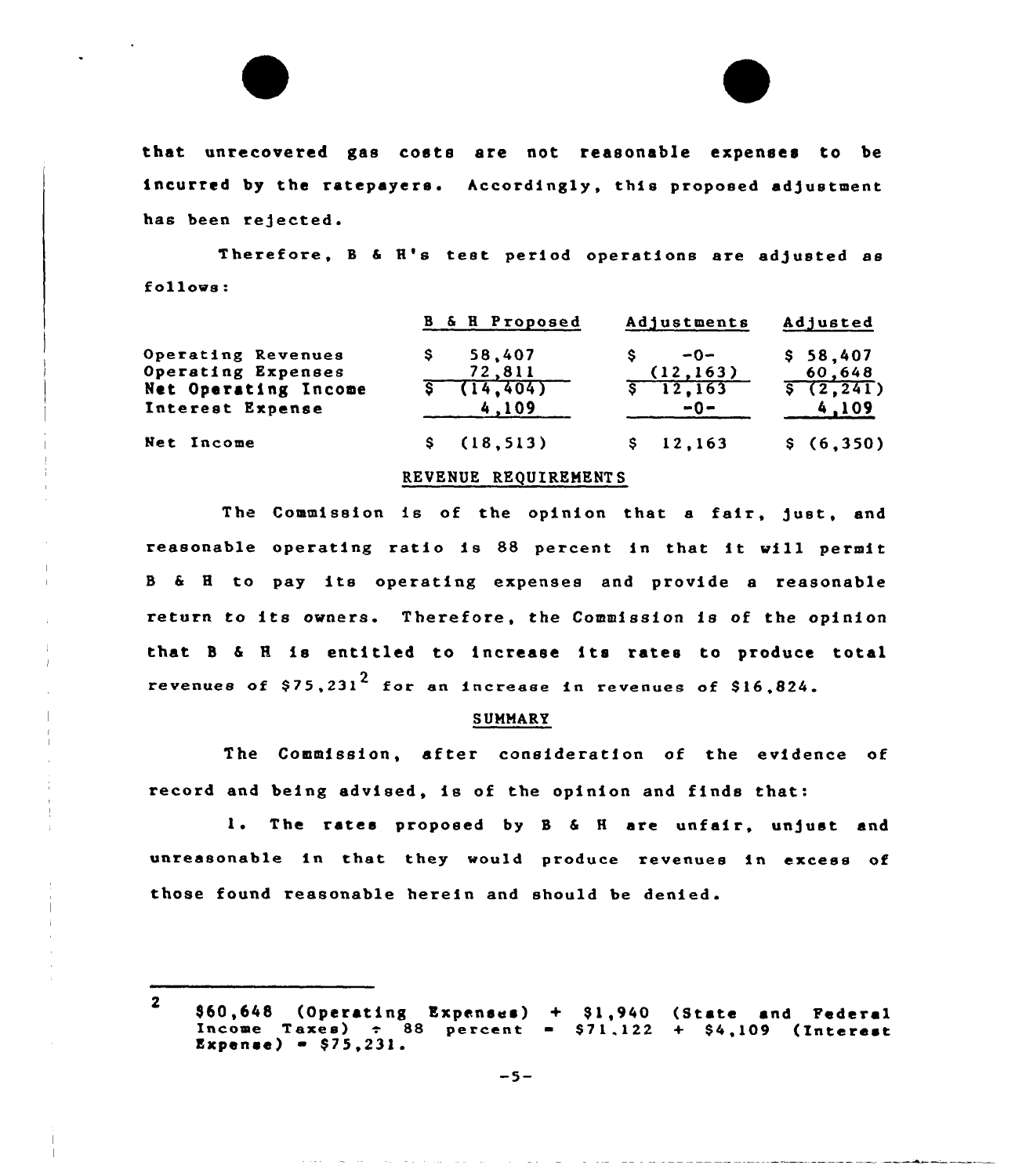2. The rates in Appendix <sup>A</sup> are the fair, )ust and reasonable rates to charge for gas service rendered by <sup>B</sup> & <sup>H</sup> in that they will permit <sup>B</sup> & <sup>H</sup> to meet its operating expenses and provide <sup>a</sup> reasonable return to its owners.

IT IS THEREFORE ORDERED that the rates proposed by <sup>B</sup> & <sup>H</sup> be and they hereby are denied.

IT IS FURTHER ORDERED that the rates in Appendix <sup>A</sup> be and they hereby are the fair, )ust and reasonable rates for <sup>B</sup> & <sup>H</sup> to charge for gas service rendered on and after the date of this Order <sup>~</sup>

IT IS FURTHER ORDERED that B & H shall file with this Commission within 30 days of the date of this Order its tariff sheets setting forth the rates approved herein.

Done at Frankfort, Kentucky, this 31st day of May, 1983.

PUBLIC SERVICE CONHISSION

Vdce <u>her</u> Chairma .<br>ne/<br>rmar ヺ゙

Commissione

ATT EST:

Secretary